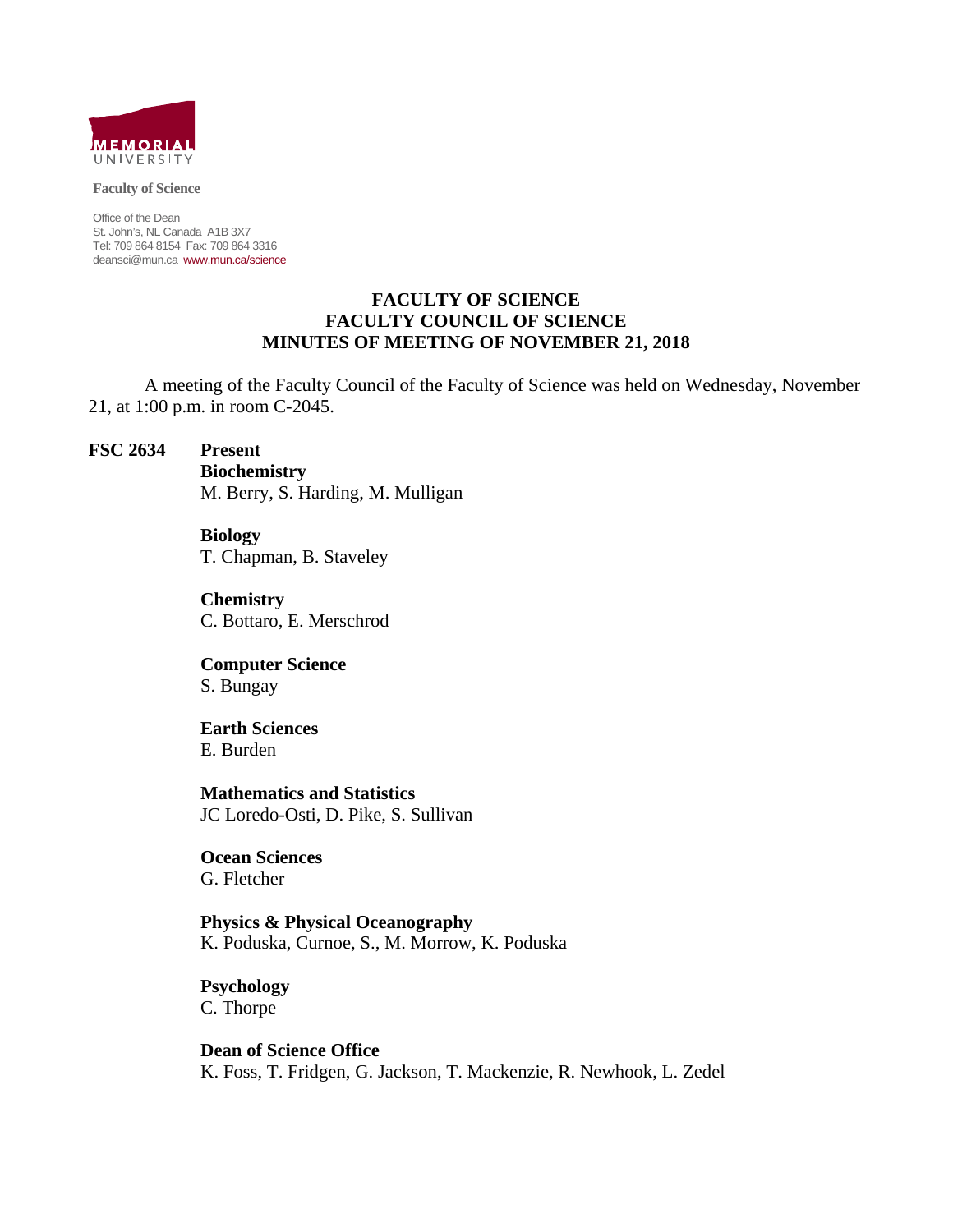### **CITL**  A. Todd

#### **Registrar's Office** T. Edmunds

- **FSC 2635 Regrets** S. Mantyka
- **FSC 2636 Adoption of Minutes Moved:** Minutes of October 17, 2018, meeting be adopted (Sullivan/Fletcher). **Carried.**
- **FSC 2637 Business Arising:** None
- **FSC 2638 Correspondence:** None

## **FSC 2639 Indigenous Research – Consent Requirements Presentation by Dr. Max Liboiron, Associate Vice-President (Indigenous Research)**

Dr. Max Liboiron is presenting at all faculty councils regarding the requirement for consent from Indigenous groups to complete research. Currently, the Faculty of Science is the most compliant in getting permits and consents when needed. ROMEO will be updated to include a box to ensure consents and permits are collected when needed. This is not a new process, but it is being formalized. This will be instituted on July 1, 2019 and a memo will be distributed about the process on December 3, 2018. For additional information, there will be a FAQ on the Vice-President (Research) website.

## **FSC 2628 Reports of Standing Committees:**

## **A. Undergraduate Studies Committee:**

Shannon Sullivan, Chair, Undergraduate Studies Committee, reminded council members that the absolute deadline for calendar changes to FoSCUGS is November 23rd at 1:00pm, in order to make next year's calendar.

**B. Nominating Committee:** Travis Fridgen would like to receive comments on the draft constitution that was circulated. This will be brought to Science Faculty Council in the January 2019 meeting for a formal vote. The constitution is being rewritten to reflect current practices; the current constitution is outdated.

## **FSC 2629 MUNFA Negotiation Update**

Dr. Mark Abrahams suggested that faculty members educate themselves on the issues before voting to strike, if it comes to that. If there is a strike, all faculty members are on strike. Crossing the picket line is permitted only for critical reasons. Such applications will have to be made to Faculty Relations as per the second last page of the MUNFA collective agreement.

In the event of a strike, faculty are not to provide work for the university so cannot come onto campus to keep a research program moving or to supervise students. As per the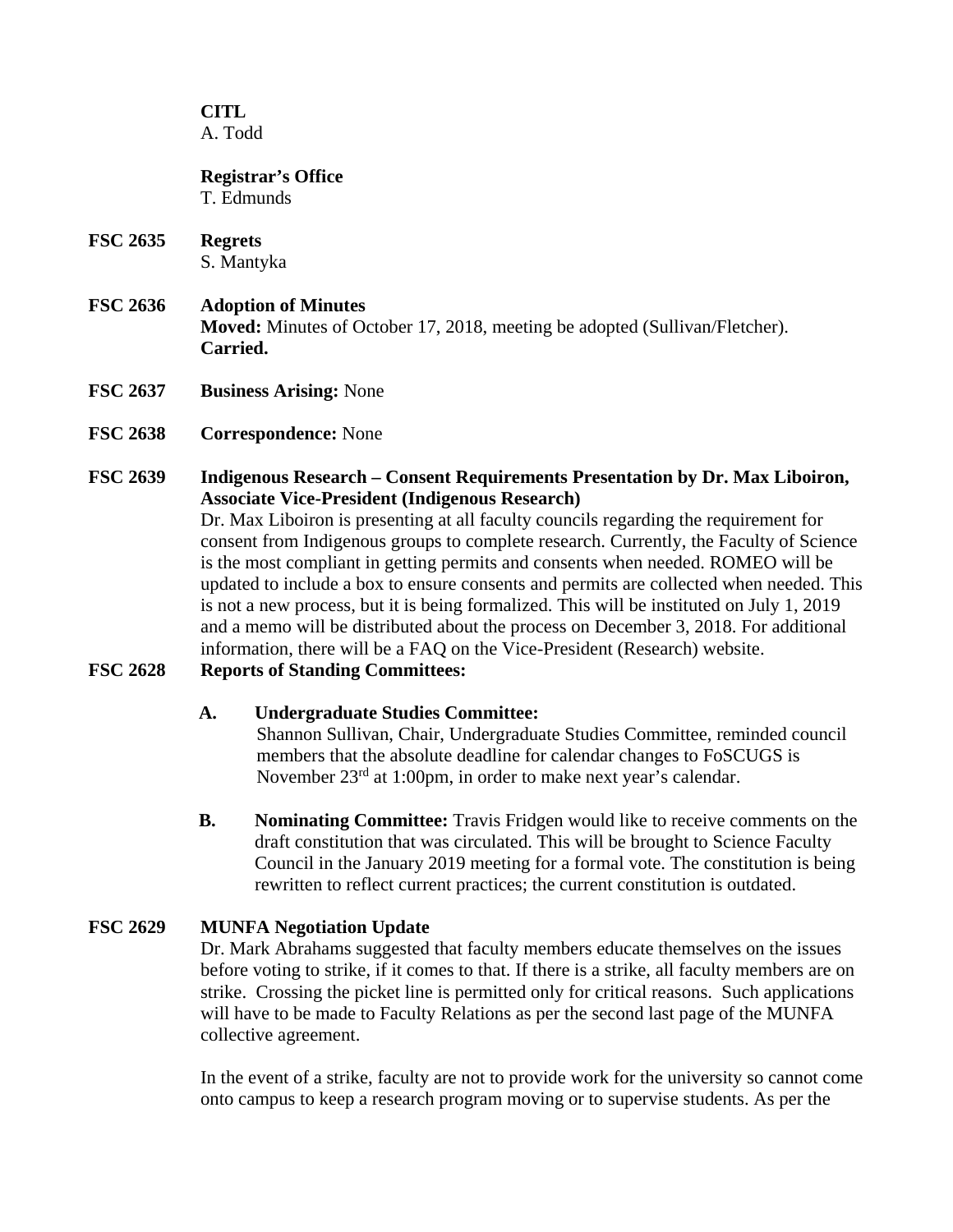collective agreement, a faculty member may be able to access their lab or office space if the experiment is at a critical stage and may be in jeopardy; the faculty member may be granted permission to sustain the research only, not to continue the research.

If the Union is in a strike position, it means that the faculty association can go on strike or the University can lock out the faculty members. The University and MUNFA have met to discuss strike protocols.

The Union is currently conducting information sessions for faculty members and will be visiting departments. Also note that a strike vote is not a ratification vote. It was questioned why the University removed the right of first refusal for teaching term appointments from the agreement. Dr. Abrahams explained that at that point in the negotiations they were presenting items as a package, and since MUNFA did not accept the package, MUN traded off some items in the package by adding some items in and removing others. It was a natural give and take with the desire to reach an agreement. A question was also raised whether it made any sense for MUNFA to not go on strike but the lecturers to go on strike. This question could not be answered.

Dr. Erika Merschrod wanted to register her disappointment with the last collective bargaining update issued by the university. She asked Dr. Abrahams to pass along her disappointment to the University Administration.

### **FSC 2630 Innovation Fund**

Dr. Abrahams wanted to reiterate the information sent by email to departments regarding Research Infrastructure/CFI Innovation Fund competition. All departments and faculty members need to think about what is needed and submit a complete list, as it will be harder to add equipment and infrastructure to the list in the future. If the physical space is inadequate for the equipment, then include the infrastructure and renovations needed to support the equipment in the application. It is important to get this information to the VPR to ensure they understand the magnitude of the needs of the Faculty of Science. The deadline is December 3<sup>rd</sup> and please copy the Dean's office on your requests.

### **FSC 2631 Report of Teaching Consultant:**

CITL is in the process of launching three Communities of Practice (CoP), along with support for the creation of additional communities in the future. These are replacing the former brown bag sessions, and will provide a better model for connecting faculty and instructors across the Faculty of Science departments for collaborative professional development, knowledge sharing, and development of teaching and learning practices in the Faculty. For more information you can refer to the website, or contact Amy  $(\text{amy}.todd@mun.ca)$ . Also, a reminder that Amy is available to support any programming development, curricular development or program review occurring within the departments.

### **FSC 2632 Reports of Delegates from Other Councils:** None

**FSC 2633 Report of the Dean**